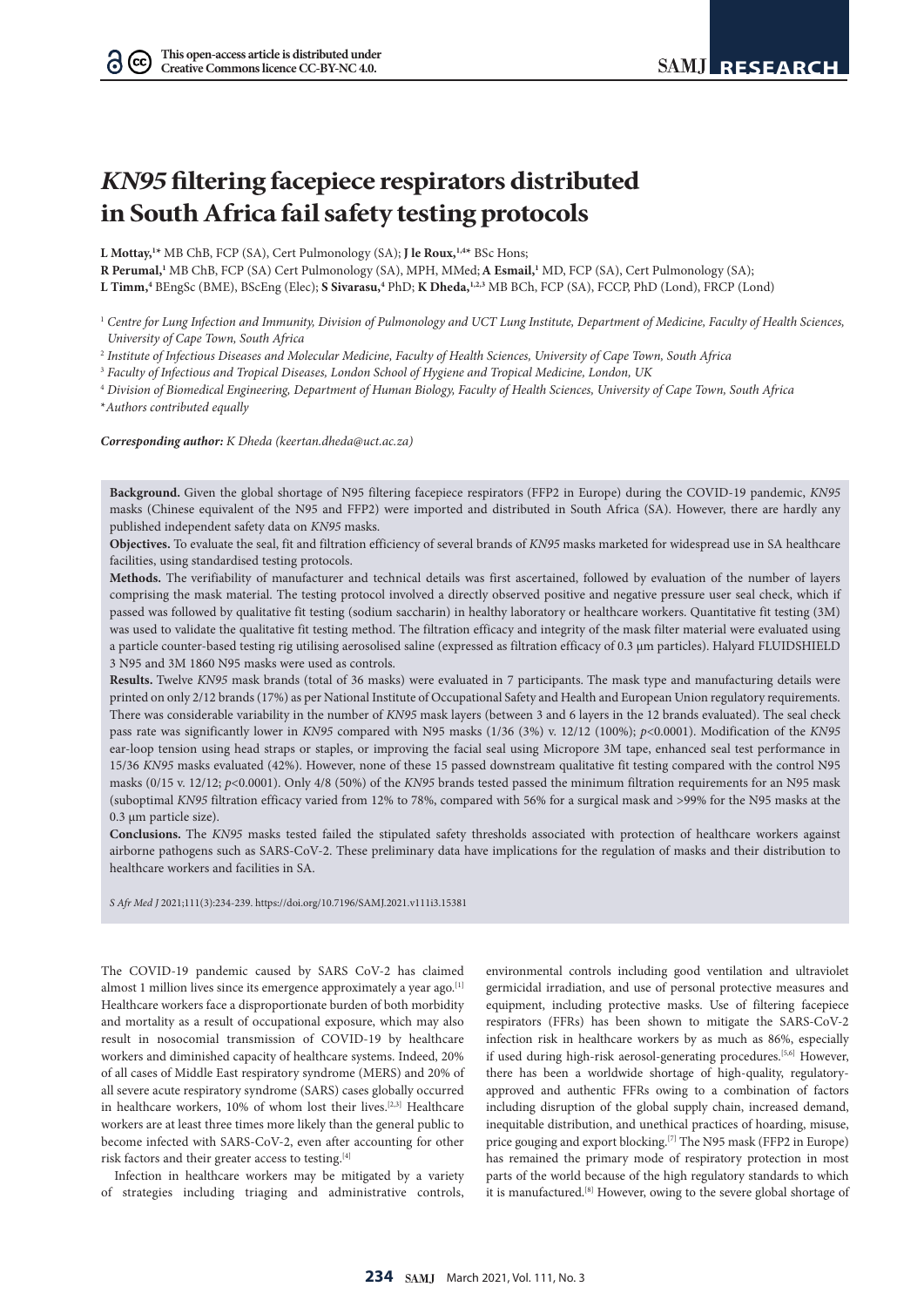# **RESEARCH**

N95 masks during the COVID-19 pandemic, there has been a growing demand for N95 like FFRs. The most commonly available substitute for the N95 mask has been the *KN95* mask, which is mainly manufactured in China to the GB2626-2006 standard, and which is considered equivalent to the N95 by the US Food And Drug Administration (FDA) following Emergency Use Authorisation based on testing of filtration efficacy of the mask material.[8]

The manufacture of N95-like masks remains highly regulated in order to ensure that they filter out at least 95% of penetrating aerosol particles ≥0.3 µm in diameter, fit tightly to maximise the passage of inhaled air through the filter fabric of the mask, and have low inhalational resistance to minimise breathing difficulty. There has been a growing concern about the quality of the circulating supplies of N95-like masks in many parts of the world, including the circulation of counterfeit masks.

# **Objectives**

To evaluate the fit and safety of the *KN95* mask against available N95 masks.

# **Methods**

# **Participants and setting (Fig. 1)**

We performed an observational study of user seal check and fit test pass rates for both N95 and *KN95* respirators in 7 healthcare and laboratory workers employed at the Centre for Lung Infection and Immunity at the University of Cape Town, South Africa (SA). The 7 volunteers were screened for symptoms of COVID-19 prior to testing, which was conducted in a room with open windows and with the operator wearing an N95 mask. Standard precautions were followed, including hand sanitisation and cleaning of surfaces after testing. The 7 participants, all with prior experience of N95 respirator use, were of Indian (*n*=3), Asian (Chinese, *n*=1), European (*n*=1), black African (*n*=1) and mixed (*n*=1) ethnicity. The study was approved by the Human Research Ethics Committee of the University of Cape Town (ref. no. 476/2020).

# **Manufacturer details**

Twelve brands of *KN95* masks were donated for testing by individuals, distributors, or doctors from different hospitals. Each sample was inspected for manufacturer details, which were then compared with the National Institute of Occupational Safety and Health (NIOSH) website ([https://www.](https://www.cdc.gov/niosh/npptl/topics/respirators/disp_part/respsource.html) [cdc.gov/niosh/npptl/topics/respirators/disp\\_](https://www.cdc.gov/niosh/npptl/topics/respirators/disp_part/respsource.html) [part/respsource.html](https://www.cdc.gov/niosh/npptl/topics/respirators/disp_part/respsource.html)), initially on receipt of the mask and thereafter by a second



*Fig. 1. Study outline, including the testing protocol used and the number of masks evaluated at each stage.* 

person prior to publication (last checked on 29 September 2020).

#### **Evaluation of mask layers**

Each mask was inspected, and the observations were recorded. Thereafter one mask from each brand was cut with a pair of scissors to inspect how many distinct layers the mask comprised.

# **Control masks and tests of inward and outward leakage using the seal test**

The N95 respirator brand was selected as the control mask (FLUIDSHIELD 3 N95 Particulate Filter Respirator; Halyard Health, USA). Three masks from each of the 12 brands of *KN95* respirators from various manufacturers were evaluated in participants. All participants performed a positive and negative pressure user seal check in accordance with the manufacturer's

instructions under direct observation by a pulmonologist. A user seal check is a selfexamination to identify inward or outward leakage through visual and tactile detection of gaps and air leaks between the mask and the wearer's face.<sup>[9]</sup> Briefly, to check for good fit, the wearer inhaled and exhaled several times to check whether the respirator collapsed slightly upon inhaling and expanded upon exhaling, and whether they could feel any air leaking past the respirator. If the mask failed the user seal test on the first attempt, we allowed two further attempts before making the determination of passing or failure.

# **Modification of** *KN95* **masks and tests of inward mask leakage using the fit test**

We also performed modifications to the mask ear loops with head straps (plastic strap with angulated prongs that attempted to improve facial seal by increasing ear-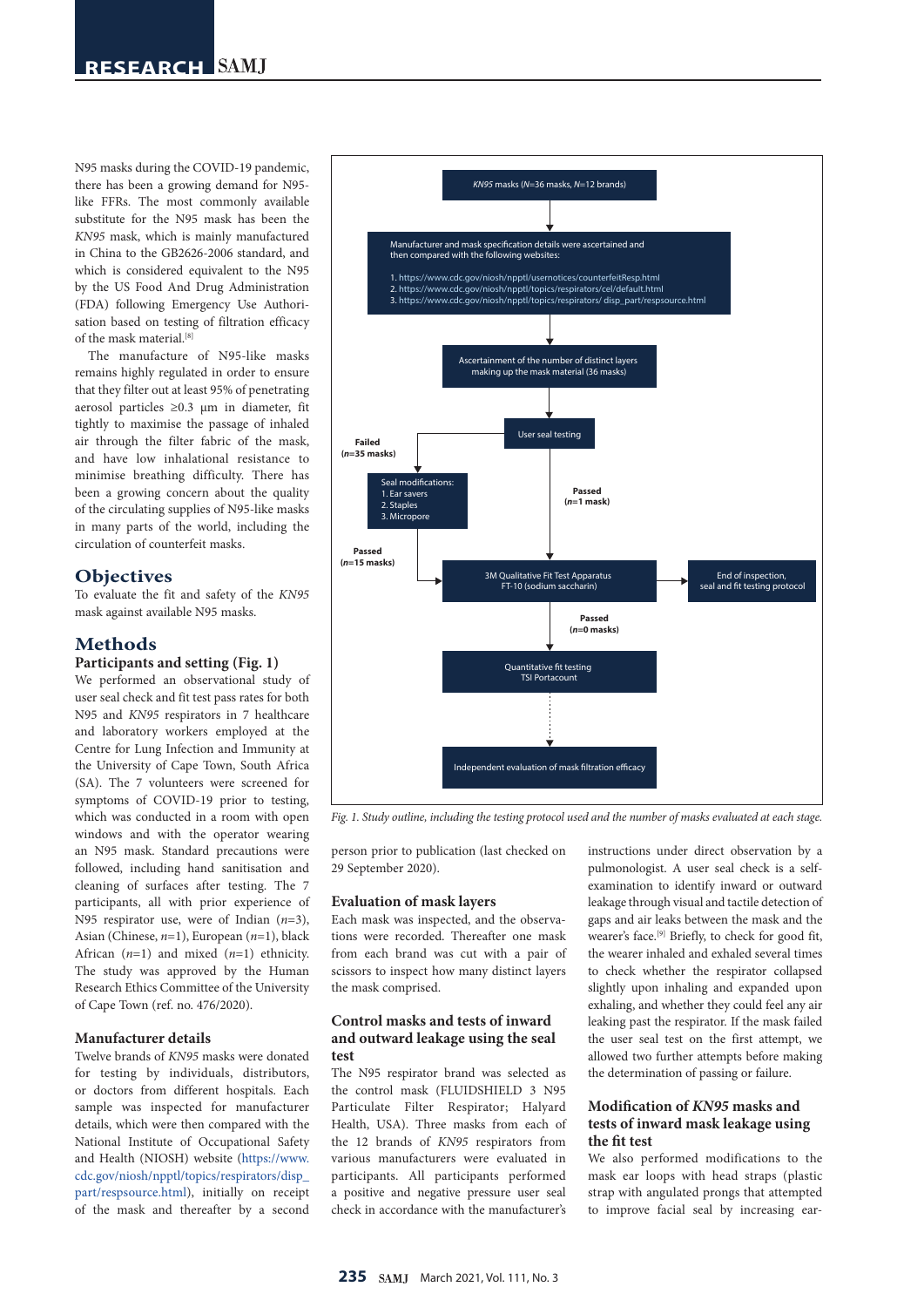strap tension; UCT Hearo Ear Savers, [http://www.rci.uct.ac.za/rcips/innovation\\_](http://www.rci.uct.ac.za/rcips/innovation_achievements/products/hearo) [achievements/products/hearo\)](http://www.rci.uct.ac.za/rcips/innovation_achievements/products/hearo), staples or Micropore 3M tape. Masks that passed the user seal check were subjected to qualitative fit testing using the 3M Qualitative Fit Test Apparatus FT-10 (3M, USA), in accordance with the Occupational Safety and Health Administration Standard for Respiratory Protection (29 CFR 1910.134), which was administered by a pulmonologist. Participants with masks that passed a user seal check and a qualitative fit test were invited, according to the protocol, to do a quantitative fit test using a TSI PortaCount Respirator Fit Tester (model 8038; TSI, USA). For all testing stages (seal test, fit test, etc.) the Halyard FLUIDSHIELD N95 respirator was evaluated in parallel as a control. In addition, for the filtration efficacy testing, the Halyard N95, the 3M 1860 N95 Particulate Respirator (3M, USA) and nonsterile surgical masks were used as controls.

# **Evaluation of filtration efficacy of the mask filter material**

Eight brands of *KN95* masks underwent filtration integrity testing using a closed system (Fig. 2). Both the Halyard FLUIDSHIELD respirator and the 3M 1860 respirator were used as positive controls, and surgical masks were used as additional controls. Different mask samples were clampfixed within a cylindrical tube with an inner diameter of 85 mm. Normal saline (0.9 % NaCl) was aerosolised using a jet nebuliser (Prime Care Nebulizer Lot 190183; Prime Care, China) at a rate of 3 L/min. Airflow (high-efficiency particulate (HEPA) filtered) through the testing apparatus was generated using a HAILEA 328-ACO (HAILEA, China) air compressor, providing a combined flow through the closed system of ~85 L/min. After passing through a drying chamber, the aerosolised particles were enumerated using a laser particle counter (Model 3886 GEO α; Kanomax, Japan). One-minute particle counts (of particle sizes  $0.3 \mu m$ ,  $0.5 \mu m$ , 1 µm, 3 µm and 5 µm) were conducted at the upstream and downstream probe locations (Fig. 2). The upstream and downstream counts were sampled from one region at one time. Each measurement was repeated three times. Single-pass filtration efficiency was measured as follows:

Filtration efficiency  $(\%) =$  $\frac{Upstream\ particle\ count - Downstream\ particle\ count}{W} \times 100$ Upstream particle count

The average filtration efficiency was calculated from the three measurements conducted on each mask. Prior to each

measurement, the flow velocity, humidity and temperature were measured by sampling air from the exhaust chamber. The mean (standard deviation (SD)) air temperature prior to each test was 23 (2)**°**C, with a relative humidity (RH) of 25 (6)%.<sup>[10,11]</sup>

#### **Data analysis**

All data were analysed using SPSS software 25.0 (IBM, USA). For all statistical comparisons, a 5% level of significance was used. A  $\chi^2$  test was used to assess for differences in the performance of N95 and *KN95* masks with regard to the evaluation of mask seal and fit. Descriptive statistics were used to present the mask filtration data.

# **Results Participants, mask identifiers and mask layers**

Seven healthy volunteers were included in the study; 6 (85%) were female, and all were healthcare or laboratory workers with prior FFR experience. We selected 12 *KN95*  brands (total of 36 masks) from various manufacturers for testing (Table 1), with each brand tested in 3 participants. Of the 12 brands evaluated, only 8 brands were received in the original packaging, with 4 brands being received in clear plastic bags. Nevertheless, only 2 of the 12 brands had the mask type (i.e. *KN95*) and manufacturing details printed on each mask as per NIOSH and European Union regulatory requirements.<sup>[12,13]</sup> All 12 *KN95* brands had malleable metal nose strips and ear loops. One brand had three distinct layers, 6 brands had four layers, and 5 brands had five layers.

# **Inward and outward leakage using the seal test**

Each participant tested a suitably sized N95 respirator and three *KN95* respirators. In total, 12 N95 respirators and 36 *KN95* respirators were evaluated with a user seal check. Performance of the tested *KN95* respirators was significantly poorer than the tested N95 respirators when evaluated using a user seal check (1/36 v. 12/12; *p*<0.0001).

# **Effect of mask modification and qualitative fit testing**

Modification of the *KN95* ear-loop tension using head straps or staples, or improving the facial seal using Micropore tape, enhanced



*Fig. 2. Overview of the mask filtration efficiency testing system. The masks were fixed over a cylindrical duct with a inner diameter of 85 mm (8, 9). The nebuliser cup (11) was filled with 0.9% saline solution. Pressurised air from a compressed air source was regulated to 3 L/min using a flowmeter (13). Supplementary air was provided by an 82 L/min electromagnetic air pump – the total airflow through the closed system was therefore 85 L/min (3) with a HEPA-filtered inlet (15). Aerosolised particles mixed with supplementary air within the arosolisation chamber (1) and passed through a diffusion drying chamber (6). Following a 30-second aerosolisation period, a series of three measurements was taken for 1 minute each at both the upstream (14) and downstream probing chambers using an optical particle counter (Kanomax Model 3886 GEO α). Velocity flow, temperature and relative humidity were consistently measured using a probe within the exhaust duct. (HEPA = high-efficiency particulate.)*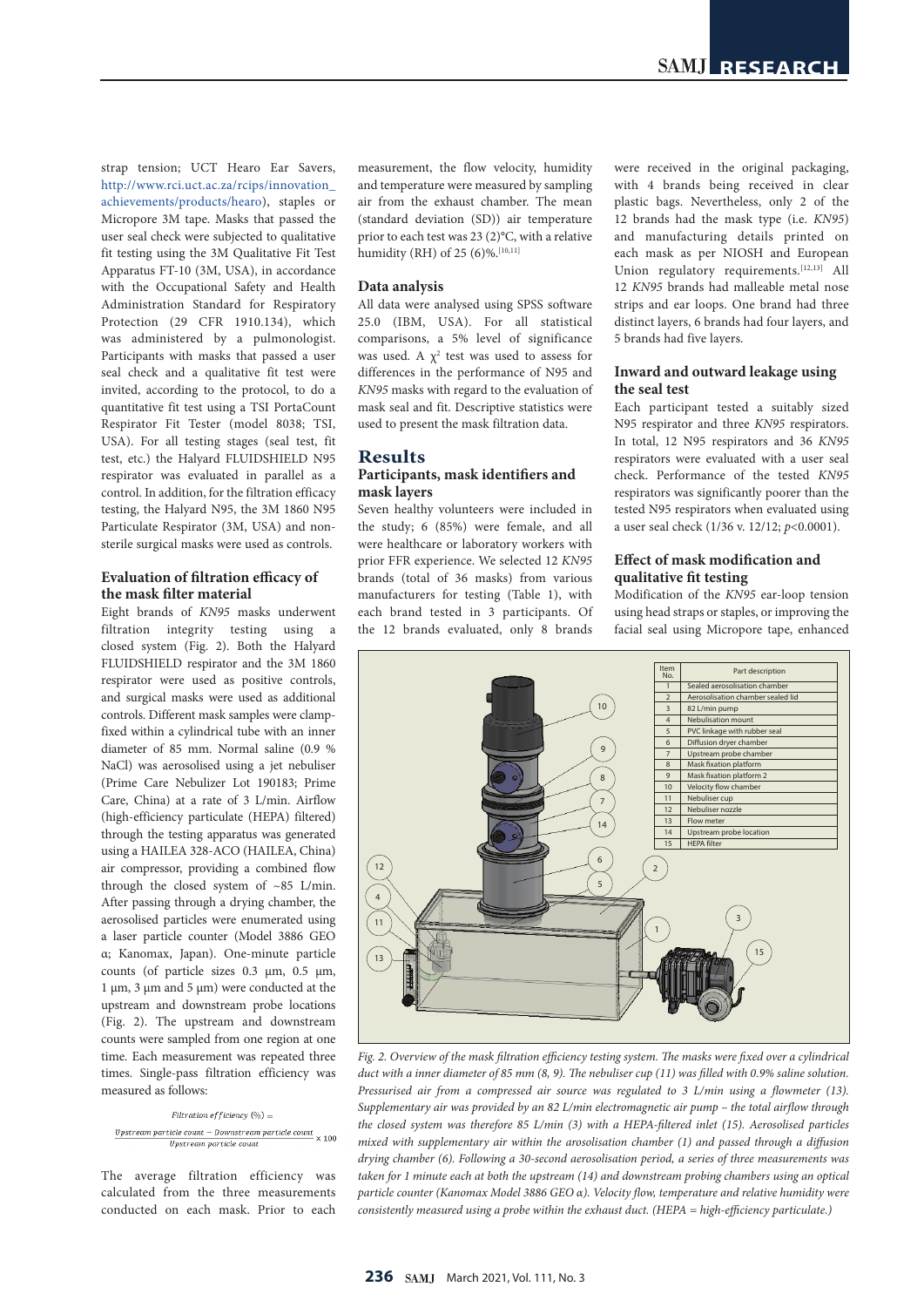| Table 1. Description of the characteristics and details of the KN95 respirators evaluated                                                                                                                               |                         |               |                         |                                                                                                                    |                               |                                                                                                                                                                                                |                               |             |            |            |                   |
|-------------------------------------------------------------------------------------------------------------------------------------------------------------------------------------------------------------------------|-------------------------|---------------|-------------------------|--------------------------------------------------------------------------------------------------------------------|-------------------------------|------------------------------------------------------------------------------------------------------------------------------------------------------------------------------------------------|-------------------------------|-------------|------------|------------|-------------------|
|                                                                                                                                                                                                                         |                         | 用防护口罩         | $\frac{4}{4}$           |                                                                                                                    | ¥9<br>$\hat{\mathbf{S}}$      | 86                                                                                                                                                                                             |                               |             |            |            |                   |
| Identifiable brand                                                                                                                                                                                                      | Yes                     | Yes           | Yes                     |                                                                                                                    |                               |                                                                                                                                                                                                |                               |             |            |            |                   |
| NIOSH tested                                                                                                                                                                                                            | $\overline{\mathsf{X}}$ | $\frac{1}{2}$ | $\overline{\mathsf{X}}$ |                                                                                                                    |                               |                                                                                                                                                                                                |                               |             |            |            |                   |
| Manufacturer detail                                                                                                                                                                                                     | $\overline{\mathsf{X}}$ | $\frac{1}{2}$ | $\overline{X}$          |                                                                                                                    |                               |                                                                                                                                                                                                |                               |             |            |            |                   |
| provided*                                                                                                                                                                                                               |                         |               |                         |                                                                                                                    |                               |                                                                                                                                                                                                |                               |             |            |            |                   |
| Number of layers                                                                                                                                                                                                        |                         |               |                         |                                                                                                                    |                               |                                                                                                                                                                                                |                               |             |            |            |                   |
| Ear loops                                                                                                                                                                                                               | Yes                     | Yes           | Yes                     | $\begin{array}{ccc}\n\text{Yes} & \text{Yes} \\ \text{Yes} & \text{Yes} \\ \text{Yes} & \text{Yes} \\ \end{array}$ | Yes<br>Yes<br>3<br>Yes<br>Yes | $\begin{tabular}{ll} \bf \textit{Yes} \\ \textit{X} & \textit{S} \\ \textit{X} & \textit{S} \\ \textit{X} & \textit{S} \\ \textit{X} & \textit{S} \\ \textit{X} & \textit{S} \\ \end{tabular}$ | Yes<br>Yes<br>4<br>Yes<br>Yes | $222$ $+20$ | $222 + 12$ | $222 + 28$ | $228$ $528$ $528$ |
| Heat sealed                                                                                                                                                                                                             | Yes                     | Yes           | Yes                     |                                                                                                                    |                               |                                                                                                                                                                                                |                               |             |            |            |                   |
| Refers to the type of mask and manufacturing details appearing on the mask material, in keeping with NIOSH and European Union regulatory requirements.<br>NIOSH = National Institute of Occupational Safety and Health. |                         |               |                         |                                                                                                                    |                               |                                                                                                                                                                                                |                               |             |            |            |                   |

seal test performance in 15/36 *KN95* masks evaluated (42%). However, none of these 15 passed downstream qualitative fit testing compared with the control N95 masks (0/15 v. 12/12; *p*<0.0001). The other 21/36 *KN95* respirators did not pass a user seal check and could not be evaluated further by a qualitative fit test (Table 2).

#### **Filtration efficacy of the mask filter material**

Only the 2 positive control masks, as well as 4 of the 8 tested *KN95* masks, performed as expected, filtering >95% of all particles ranging from 0.3 µm to 5 µm. Fifty percent of the *KN95* masks evaluated failed to meet the minimum requirements of an N95 equivalent. Two of the *KN95* masks tested demonstrated a filtration efficiency significantly less than that of the surgical masks tested (Fig. 3 and Table 3).

#### **Discussion**

Given the lack of available safety data, we conducted a preliminary study to evaluate 12 brands of *KN95* masks (total of 36 masks) in 7 participants. Our major findings were that: ( *i*) of the 8 brands with identifiable manufacturer details, only 1 was on the NIOSH-approved list; (*ii*) the mask type and manufacturing details were printed on only 2/12 (17%) brands, as per NIOSH and European Union regulatory requirements; (*iii*) the number of individual mask layers in 12 different brands varied between 3 and 6; (*iv*) only 1 of the 36 *KN95* masks passed the seal test; ( *v*) even after modification of the earloop tension using different methods, all 15 of the masks passing the seal test failed the qualitative fit testing; and (*vi*) of the 8 masks tested, only 4 passed filtration efficacy testing, i.e. had a filtration efficacy of >95% for 0.3 µm particles. In contrast, the N95 masks tested passed the seal test, qualitative fit testing, and mask filter integrity at the 0.3 µm particle count size. In summary, none of the *KN95* masks evaluated met the required safety criteria, as stipulated by the NIOSH and/or recently published by the South African Health Products Regulatory Authority (SAHPRA)<sup>[13-16]</sup> to protect healthcare workers from dangerous aerosol-containing pathogens such as SARS-CoV-2 and/or *Mycobacterium tuberculosis* .

Almost all *KN95* masks (35/36) failed the seal testing, and all the *KN95* masks that were tested failed qualitative fit testing. Therefore, even before evaluating the integrity of the mask filter material, lack of an adequate facial seal was the major shortcoming. Previous studies have shown that inward facial leakage is the main mechanism by which FFRs fail testing.(9,17) Interestingly, attempting to improve the facial seal by modifying the ear-loop tension failed to improve results (we evaluated several different methods, including increasing ear-loop tension by knotting, staples or head straps, or improving the facial seal using Micropore tape). To our knowledge, this is the first study that has attempted to objectively test modifications to improve facial seal and hence fit testing of *KN95* masks. We conclude, based on our results, that mask design and the nature of the material used are major determinants of mask failure rather than the amount of tension that is required to hold the mask in place. Another determinant of inward mask leakage is facial structure. Indeed, Yu *et al* . [17] showed that when a Chinese population was tested, only 2 out of 50 *KN95* masks (4%) passed leakage tests. Interestingly, in that study several N95 masks also had high inward leakage. The authors speculate that the mongoloid facial structure, especially at the bridge of the nose and chin level, facilitates inward facial leakage. The participants in our study were Asian, European, Indian, black African or of mixed race. In all the groups, the N95 control masks failed to show inward leakage.

Only 4 out of the 8 *KN95* masks tested passed the mask filter integrity testing, i.e. were able to filter >95% of particles 0.3 µm in size. This filtration efficacy requirement is to ensure that organisms such as *M. tuberculosis* and viral particles complexed to respiratory secretions fail to penetrate the mask filter material. Some *KN95* masks, although filtration integrity was of adequate standard, therefore still failed on facial seal and inward leakage of particles. Plana *et al* . [8] (non-peer reviewed data in preprint format) also found that several *KN95* masks failed to meet mask filter integrity thresholds. Their article highlighted that a high proportion of *KN95* masks may be counterfeit. They suggest that the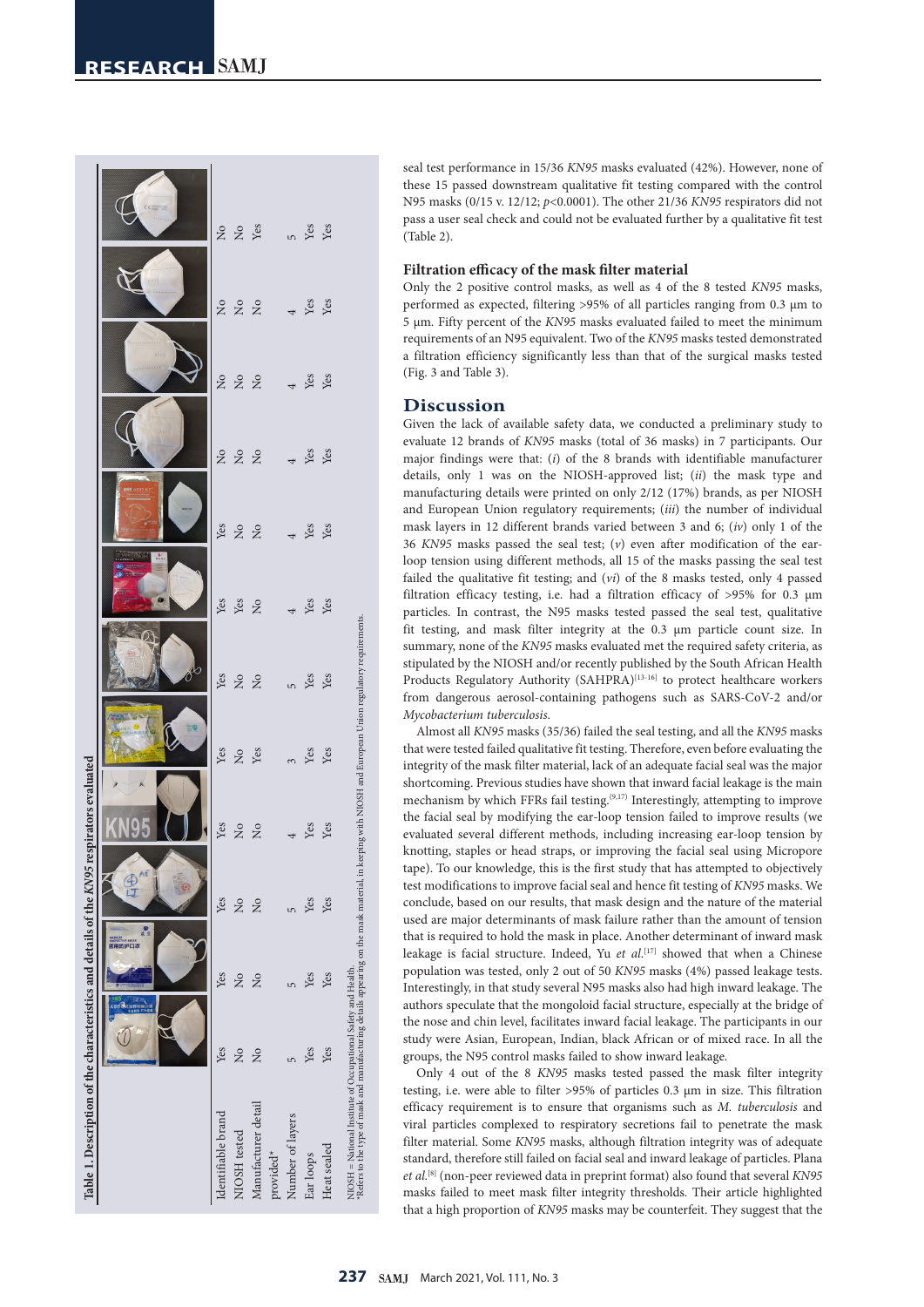#### **Table 2. Summary of results for tests of inward mask leakage**

|                                                             | N95 masks $(N=12)$ , $n$ $(\%)$ | KN95 masks $(N=36)$ , n $(\%)$ | <i>t</i> -value |
|-------------------------------------------------------------|---------------------------------|--------------------------------|-----------------|
| User seal check passed on first attempt                     | 12/12(100)                      | 1/12(3)                        | < 0.0001        |
| User seal check passed within 3 attempts after modification | 12/12(100)                      | 15/36(42)                      | < 0.05          |
| Qualitative fit test passed after modification of masks*    | 12/12(100)                      | 0/15(0)                        | < 0.0001        |

\*Head straps, knotting ear loops, and staples that were designed to improve mask seal by tightening the loops. Micropore 3M tape was used to try to improve mask seal.

| Table 3. Face mask FE assessments using aerosolised sodium chloride particles |              |              |              |                                                  |             |                 |          |  |
|-------------------------------------------------------------------------------|--------------|--------------|--------------|--------------------------------------------------|-------------|-----------------|----------|--|
|                                                                               |              |              |              | Single-pass filtration efficiency (%), mean (SD) |             |                 |          |  |
| Mask name                                                                     | $0.3 \mu m$  | $0.5 \mu m$  | $1 \mu m$    | $3 \mu m$                                        | $5 \mu m$   | $T (^{\circ}C)$ | $RH$ (%) |  |
| 3M 1860                                                                       | 99.61(0.12)  | 99.93(0.01)  | 99.97(0)     | 99.99(0.01)                                      | 100(0)      | 23.8            | 22.1     |  |
| Halyard FLUIDSHIELD                                                           | 99.82(0.02)  | 99.94 (0.01) | 99.97(0.01)  | 99.99(0.01)                                      | 100(0)      | 22.6            | 26.7     |  |
| Surgical mask                                                                 | 55.64(5.04)  | 81.09(1.72)  | 91.96(0.35)  | 89.07 (14.54)                                    | 99.52(0.02) | 24.9            | 23.6     |  |
| KN95 #1                                                                       | 97.52(0.34)  | 99.64(0.06)  | 99.91(0.01)  | 99.99(0.01)                                      | 100(0)      | 24.6            | 23.5     |  |
| KN95#3                                                                        | 53.40 (5.89) | 93.32(1.18)  | 98.94(0.2)   | 99.93(0.01)                                      | 99.94(0.10) | 25.0            | 25.9     |  |
| KN95#4                                                                        | 41.79(3.6)   | 80.66 (1.73) | 94.41 (0.53) | 99.20(0.02)                                      | 99.94(0.11) | 24.6            | 17.6     |  |
| KN95 #5                                                                       | 99.12(0.17)  | 99.85(0.03)  | 99.95(0.01)  | 100(0)                                           | 100(0)      | 22.9            | 20.3     |  |
| KN95 #7                                                                       | 96.63(0.51)  | 99.44(0.10)  | 99.87(0.03)  | 99.99(0)                                         | 100(0)      | 23.7            | 19.6     |  |
| KN95#8                                                                        | 78.49 (1.95) | 93.23(0.32)  | 97.94(0.15)  | 99.61(0.08)                                      | 99.97(0.05) | 22.8            | 23.8     |  |
| KN95 #9                                                                       | 12.13(3.55)  | 54.47(2.21)  | 78.00 (4.47) | 93.94(3.31)                                      | 99.15(0.61) | 24.2            | 28.3     |  |
| KN95 #12                                                                      | 96.78(0.36)  | 99.37 (0.08) | 99.82(0.03)  | 99.96 (0.02)                                     | 100(0)      | 23.3            | 21.4     |  |

FE = filtration efficiency; SD = standard deviation; T = temperature; RH = relative humidity.<br>Explanation of the colour heatmap: green = FE 295%; yellow = FE 80 - 95%; red = FE <80%. A minimum of three 1-minute readings wa



*Fig. 3. Reproducibility of the filtration testing protocol, showing individual data points of the triplicate testing protocol. The filtration efficiency of each mask*  was tested in triplicate (Halyard and 3M appear as single data points because of high reproducibility and overlapping data observations). The Halyard *FLUIDSHIELD and 3M 1860 masks were used as positive controls, and a surgical mask was used as an additional control. Four brands of* KN95 *masks had filtration efficiency <80%, which was consistent over three filtration efficiency readings.*

presence of ear loops, lack of proper labelling, lack of manufacturer source information, etc. all point to probable counterfeit origin.[15]

What are the implications of these findings? Our results are concerning because *none* of the *KN95* masks tested met stipulated safety requirements, including passing the seal test and the qualitative fit test, and mask material filtration efficacy. We recommend stronger oversight by regulatory agencies such as SAHPRA to enforce recently published amended regulations and extend

this to manufacturers and distributors.<sup>[18]</sup> A discussion about access to regulatory testing such as is performed by the NIOSH (a US-based regulatory agency) $[15]$  is warranted. However, it is noteworthy that testing is limited to manufacturer consistency and